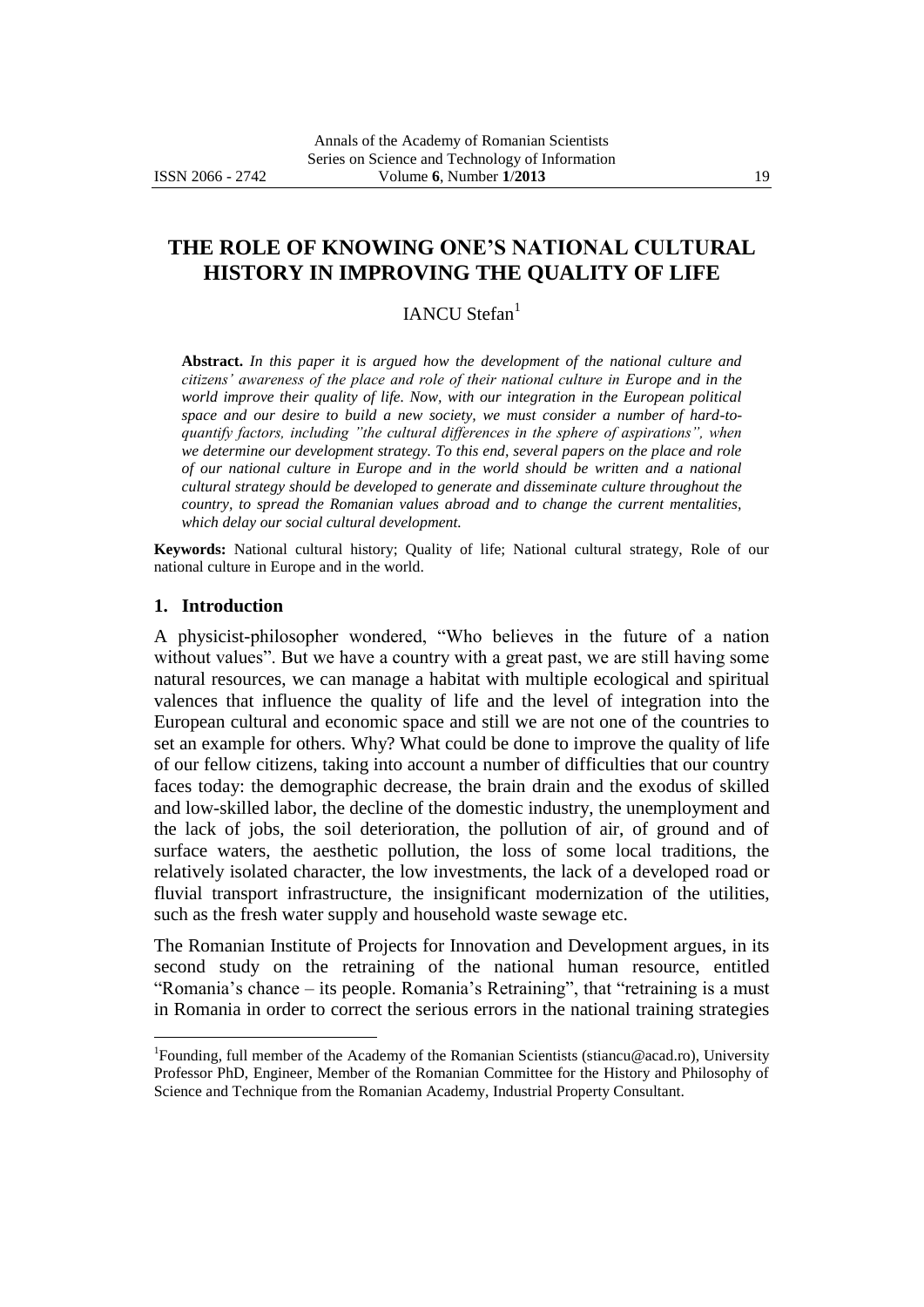(and educational strategies in general), used by the former regime, and the lack of realistic and well-founded strategies since 1989" [1].

In a study published in 1994 [2] it was claimed that any transition process of a former communist state consists of three interrelated transitions: a political transition, an economic one and a cultural one. In the study ,,Romania's chance – its people Romania's Retraining", published in 2009, it is estimated that, after more than 19 years after the regime change in 1989, the political transition, which is the fastest (about 5 years), and the economic one, which took approximately 10 years, are over. The cultural transition, which would require an entire generation length (about 25-30 years), would be still running, even if it had been accelerated by the process of Romanian integration to the European Union and by undertaking the targets set at Lisbon [3].

### **2. The culture and the quality of life**

At the end of '50s of the  $20<sup>th</sup>$  century, C.W. Mills<sup>1</sup> advanced the concept of quality of life, somehow complementary to that of happiness, which was one of the main themes of ancient philosophers, and also one of the general objectives of the sociological research, but the subsequent explicit and, especially, implicit results of the sociological research on this theme have been rare. Since the '60s of the  $20<sup>th</sup>$  century the term of quality of life has become the subject of separate branches of knowledge. [4]. The quality of life as a subject of research is part of the social sciences and its aim is to promote human welfare and, particularly, to improve the humans' fate. The connections between the quality of life research and the related subjects are shown in Fig. 1. [5].



<sup>&</sup>lt;sup>1</sup>Charles Wright Mills (1916-1962) American sociologist who published in 1959 the book, ,,Sociological Imagination" in which he launches his own theory on the relationship between biography and social environment, author of the volume "Power Elite" in which he makes a study on power and class structures.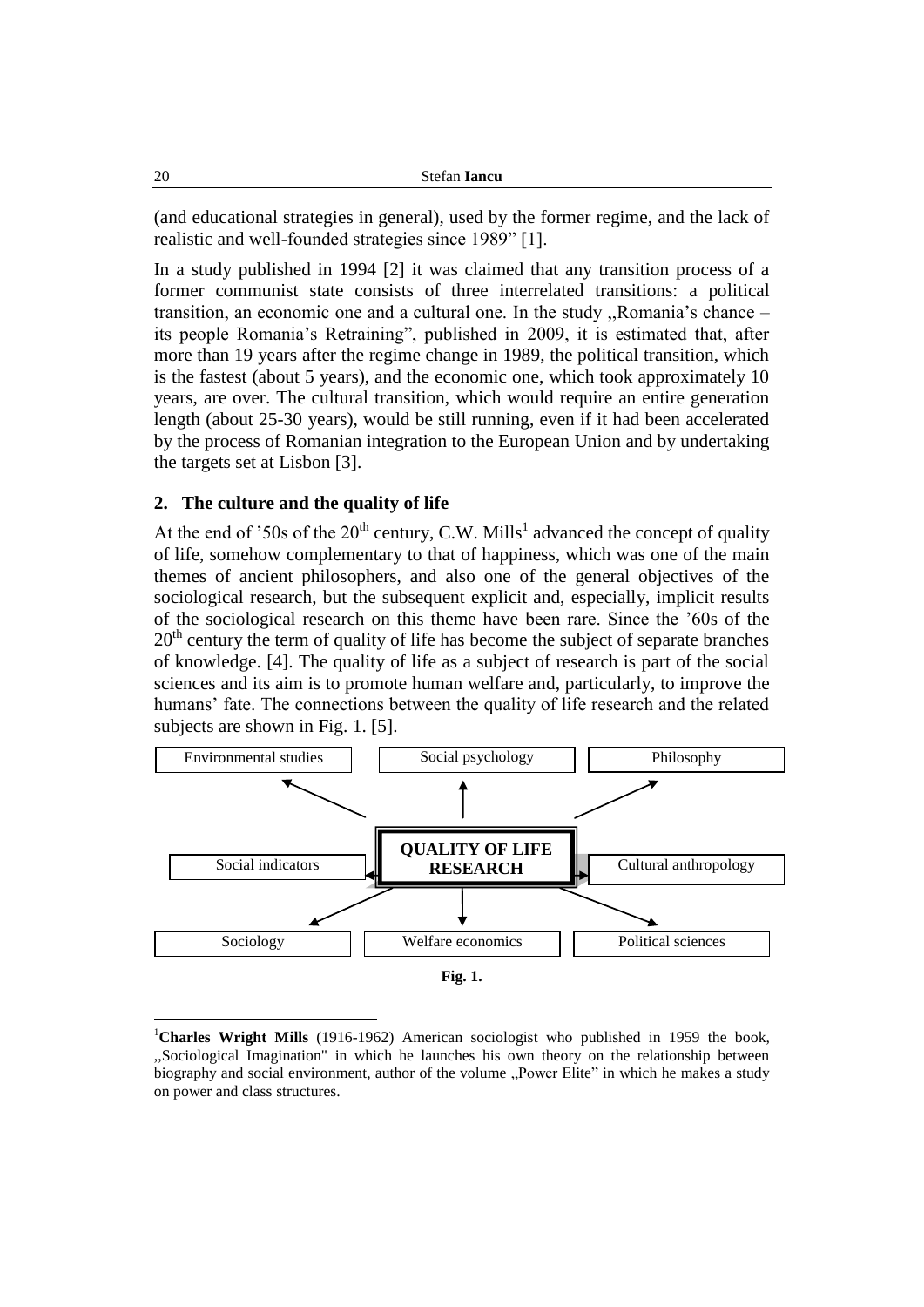The study of the quality of life is made taking into account the fundamental human rights: the right to life, the right to liberty, the right to happiness, basic civil and political rights, economic and social rights. Each individual or community, by observing these rights, tries to establish its own strategy to get an optimal satisfaction with respect to their targeted quality of life [6]. By analyzing the evolution of the rules from Maslow's model of human needs it can be concluded that the developed societies are characterized by the ability to offer their members opportunities to meet the need of ,,Being," including the need to become someone [7].

The Universal Declaration of Human Rights(1948) proclaims, in addition to civil and political rights economic, social and cultural rights ,,indispensable for his dignity and the free development of his personality" [8]. Without being a treaty with the force of law, the Universal Declaration of Human Rights is a normative document that creates certain legal obligations for UN Member States.

Would it be possible for us, to improve the quality of life by specific actions? My answer is YES, but we should start from the reality of defining the quality of life which is done in many ways and can have different meanings from one person to another. These definitions vary from vague expressions such as: ,,what everybody wants to be" or ,,the ability to live a normal life" to complex and elaborated formulations that emphasize one aspect or another, such as achieving individual goals. Since each individual's aspiration corresponds to a certain level of needs and desires in a given context, since it has certain resources and carries out certain activities, the concept of the quality of life can be done as in Fig.2. [9].

The analysis of the structure of the quality of life shows that, in terms of resources, activities and framework (Fig. 2), the level of one's cultural training plays an important role, the values and beliefs, the conceptions of the world, the knowledge of laws, the customs, the art and language ennobling the man and differentiating it from other species. Culture is the "coating" of humans, and in its absence, they would be just animated dolls, robots that could not carry out an order without the proper instructions. I consider that, all the other factors that have also an important role in the development of the quality of life it is necessary to be presented in our literature.

Knowledge, culture and professional training contribute decisively to the formation of the individual and of its complex personality. The more educated and intelligent an individual is the more he will adapt in society, the more he will succeed in life. He acts and gives a meaning to his actions, improving, thus, the quality of life.

According to the literature, there is a focus on developing a rich and rational knowledge in youths to guide them in today's world to find solutions to the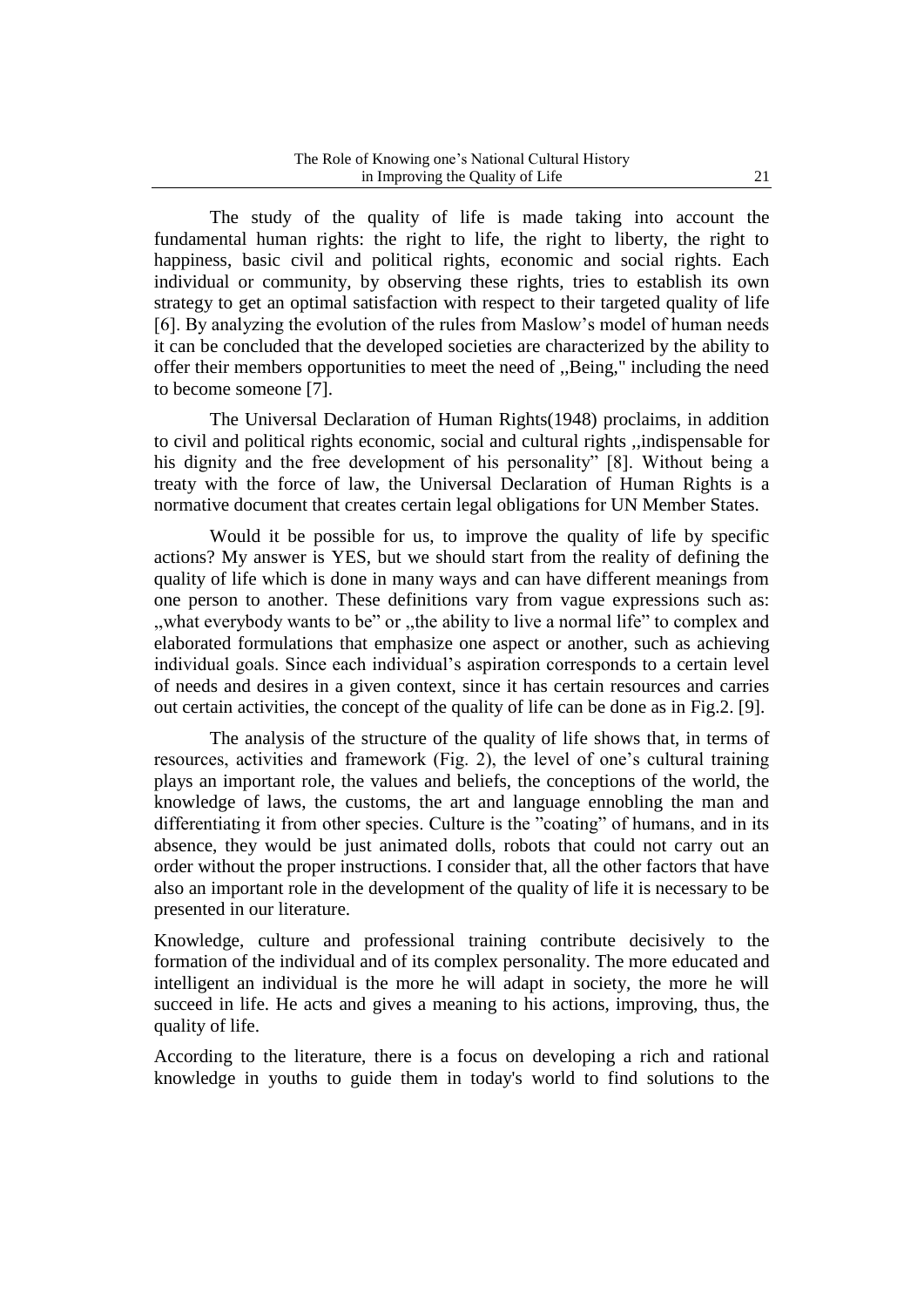| 22 | Stefan <b>Iancu</b> |
|----|---------------------|
|    |                     |

complex problems of the contemporary world and to allow their social and professional insertion. Many areas could compete in the formation and development of their knowledge horizon, but a significant role is played by the place and role of the Romanian culture in Europe and in the world. Looking back, we see that there are several achievements in our history that we can proud of, achievements that should become a permanent stimulating factor to achieve new heights of success.





The Academician Dan Berindei, claimed in a paper [10] that ,,The historical heritage should occupy a special position in the development of a country since it occupies a special position in the collective memory of that nation as well. Like nature itself, this heritage has to be protected and respected. The destruction of some of its components is equivalent to their removal from history, with the eternal abandonment of some parts of the national treasury".

In 1981, Academician Virgil Candea argued, based on what Academician Nicolae Iorga had said in the book entitled ,,The Place of the Romanian People in World History" [11], that not only the geographical layout, the hydrographical system, the configuration of the area, the climate and resources, in which the Romanian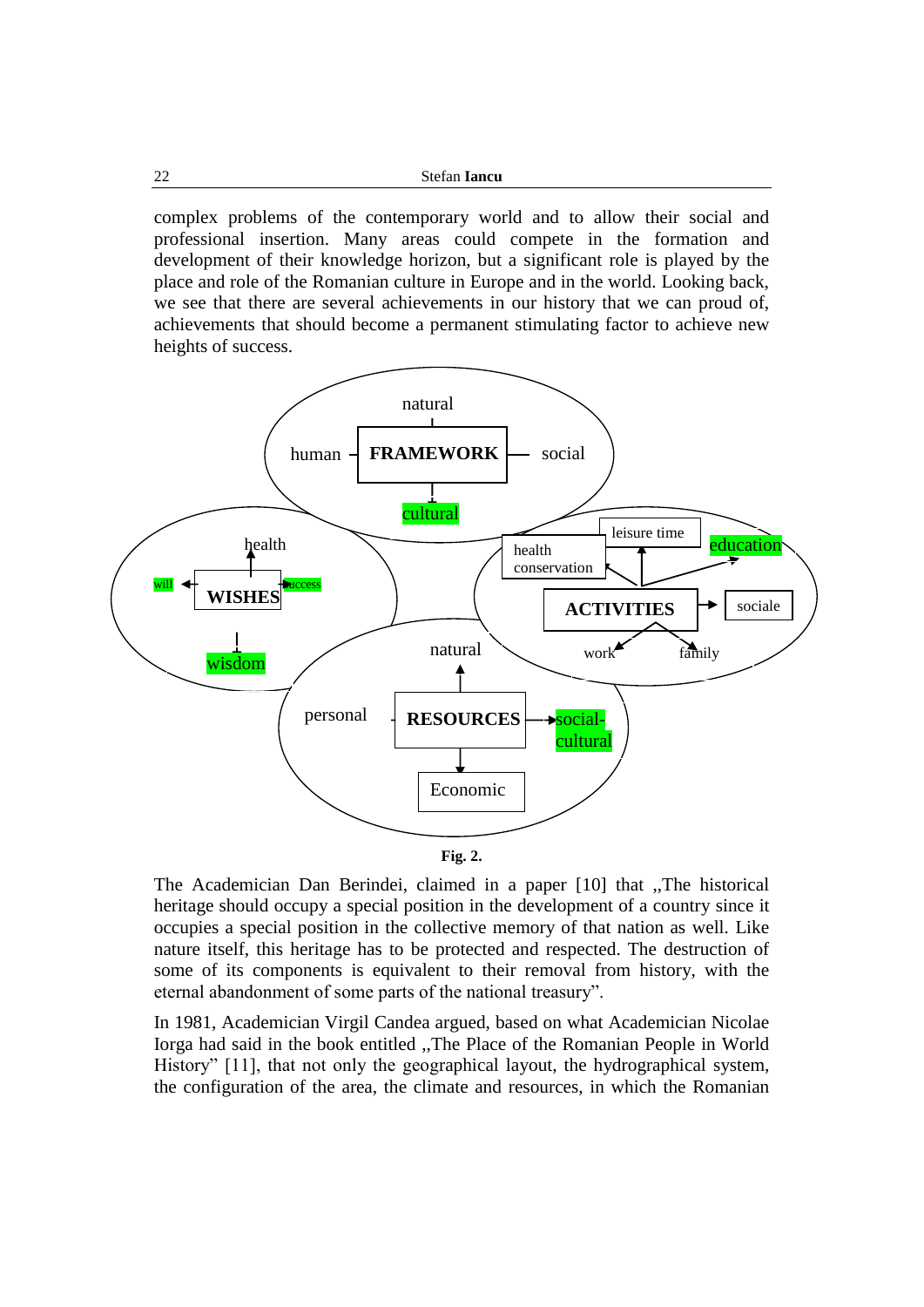people had developed, led to its perenniality, but also ,,the creative spirit of our nation, the accumulation of achievements and their transmission in time as civilizing values, and the preservation of the former traditions by the next generations, with which they felt they form a unitary whole, beyond the boundaries of conventional history"[12].

## **3. The Romanian culture since its first steps in history till the 21st century**

The unanimously appreciated and worldwide accepted researches of the archaeologist Mariga Gimbutas, an American woman of Latin origin and a researcher at the British historians from The University of Cambridge and of the ethnologist Daniel Ruzo from Peru have led to the conclusion that the space where our ancestors lived, between the Carpathians, the Danube and the Black Sea, was one of the centers of the European civilization, under different aspects.

The remains of the oldest civilization on the territory of the Carpathians have been identified on Mureş River bed and banks. Turdaş center, situated about 10 km from Simeria, and gave its name to a Neolithic culture from the second half of the 5<sup>th</sup> millennium B.C. After the destruction of the Turdaş site by a flood of Mures, the investigations have been focused on Tărtăria, located on Mureş River about 14 km upstream from the town of Sebeş. The diggings started in Tărtăria in 1942-1943 and continued in 1961 led to the identification of three written pieces of ceramic, two pierced and one round, subsequently determined to be 7,000 years old by using the radioactive carbon dating. The ceramic plates, identified at Tărtăria, drew the attention of the Romanian, Bulgarian, Russian and Hungarian archaeologists. In 1972, the Bulgarian historian Vladimir I. Georgiev said that those writings were one millennium older than the Sumerian writings, considered to be the oldest writings in the world [13]. The Hungarian researchers Ianosi Makka and Evzen Nustupny considered that the plates from Tărtăria belonged to the Turdaş culture and the Russian scientist Boris Perlov highlighted their importance in 1975, by publishing a book on the plates from Tărtăria and the article ,,The Living Words of Tărtăria" in the Soviet magazine "Tech - Youth". The Soviet historian A. Kilişin drew a map which showed that our ancestors have exercised a strong influence on the culture of the ancient world [13].

The ,,We, the Thracians" bulletin published in Milan by Iosif Constantin Drăgan republished in November 1976 Boris Perlov's article from 1975, and the Engineer Paul Lazăr Tonciulescu published in 1994 the book ,,From Tărtăria to the Country of Luana" and others.

In 2000, Haral Harmann, a researcher from Brussels, resumed the fulminating theory according to which writing was invented in the Tărtăria geographical area in 5,500 BC and, obviously, before Summer, but, especially, before ancient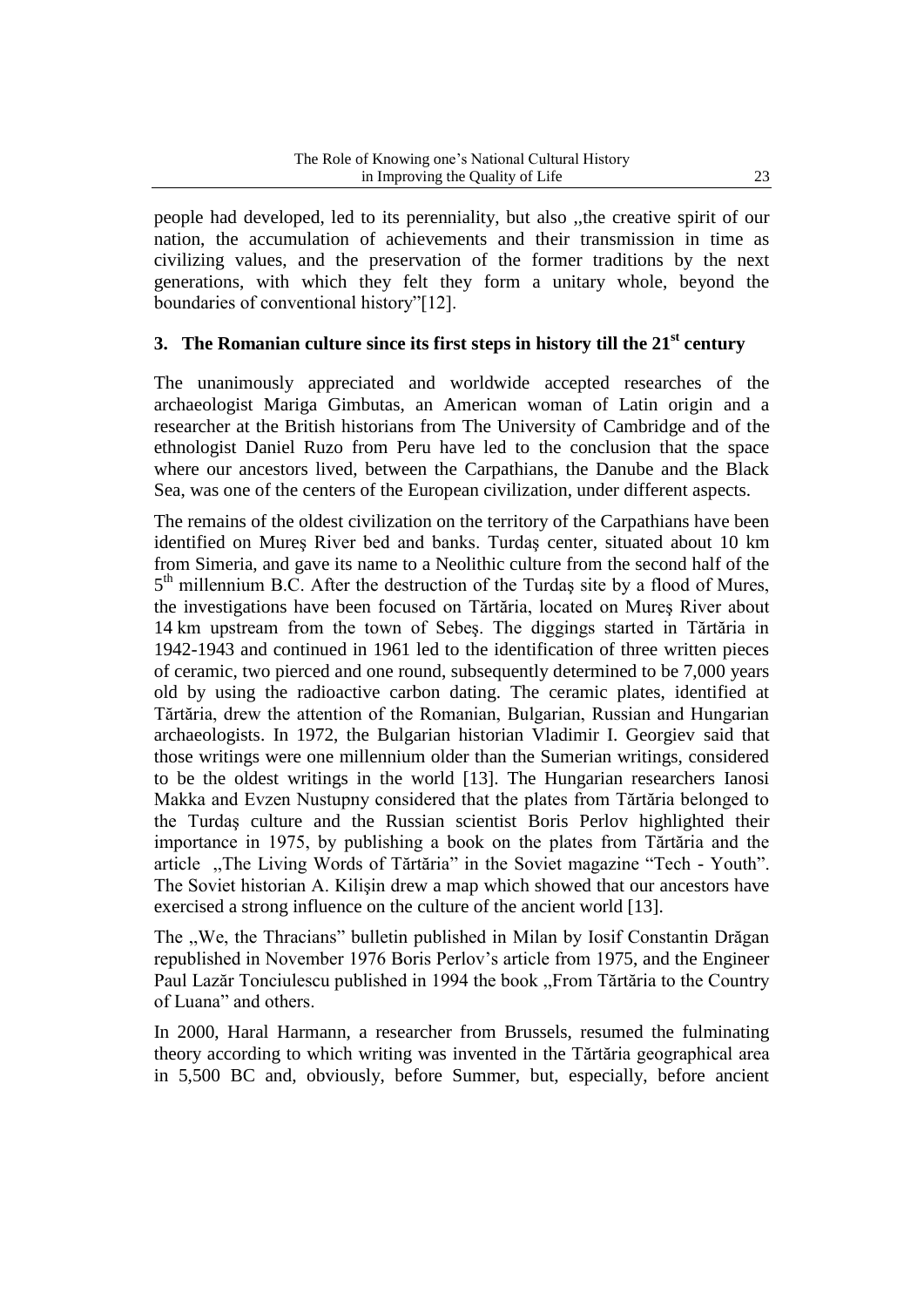| 24 | Stefan <b>Iancu</b> |
|----|---------------------|
|    |                     |

Greece, ancient Egypt, before the civilizations of the Indus Valley, before China and Central America. He advanced this theory at a meeting held in Milan on ,,the origins of writing", relying on the study of the archaeological evidence from Serbia, Macedonia, Bulgaria and Romania (Tărtăria). The thesis, according to which human civilization began in the Balkans, where the Romanian territory lies nowadays, is a controversial thesis. However, the tangible evidence must be taken into account: a 42000 year-old Homo sapiens skull discovered in Anina, the plates from Tărtăria, Cucuteni culture, etc.

Fifteen years ago, an archaeological team led by Professor Dr. Florin Draşovean, from the Museum of Banat, Timişoara and Professor Dr. Wolfram Schier, from the Institute of Prehistory, Berlin, began excavations in the area of the Gomila site, the largest settlement in Romania that belonged to Vinca culture and which is representative of the Neolithic period, located near the Uivar, a centre from Timiş district. Traces of the Vinca culture have been identified in Serbia, Romania and Hungary. On the territory of our country, in the Gomila site, several houses and one two-story house have been discovered, which, after testing, proved to be 7,000 years old. Professor Florin Draşovean said: "This discovery changes completely our vision of the Neolithic<sup>1</sup>. It seems I was wrong to assume that the people of that period did not have much technical knowledge. The discovered two-story house proves that there were specialized people who knew exactly how to raise storied houses" [14].

We must know how we evolved in time. "The Romanians are born poets" said Vasile Alecsandri in his lyrics while Henri Coanda said ,,How fortunate the world would be if there were more nations to bring it – in terms of the number of inhabitants – as much as the Romanian nation has brought it over the past 120 years". We have huge spiritual resources and, at the same time, an extraordinary gift to express them in artistic forms. From the Dacs we probably inherited a sense of proportions and harmony and the ability of the vast creative syntheses. Brâncuşi, famous all over the world for his sculptures, is the triumph of the Dacian genius.

Nearly four decades ago, Paul Cornea wrote in ,,The origins of the Romanian romance" that: ,,The year 1821 can be considered, symbolically, the parting line which separates the old Romanian society – characterized by orthodoxy, patriarchal and semi-Oriental customs, a land out of time and passive to history attacks – from the new, secular, Western, dynamic, present society, open to the dialogue of cultures". Tudor Vladimirescu's insurrection led not only to the

 $<sup>1</sup>$  Neolithic (gr. Neos-new and lithos-stone) - period in the history of humanity which characterised</sup> the Romanian territory between approximately 6000 BC and 1900 BC. In the Neolithic Age the household crafts had been developed: spinning, pottery, weaving and housing crafts.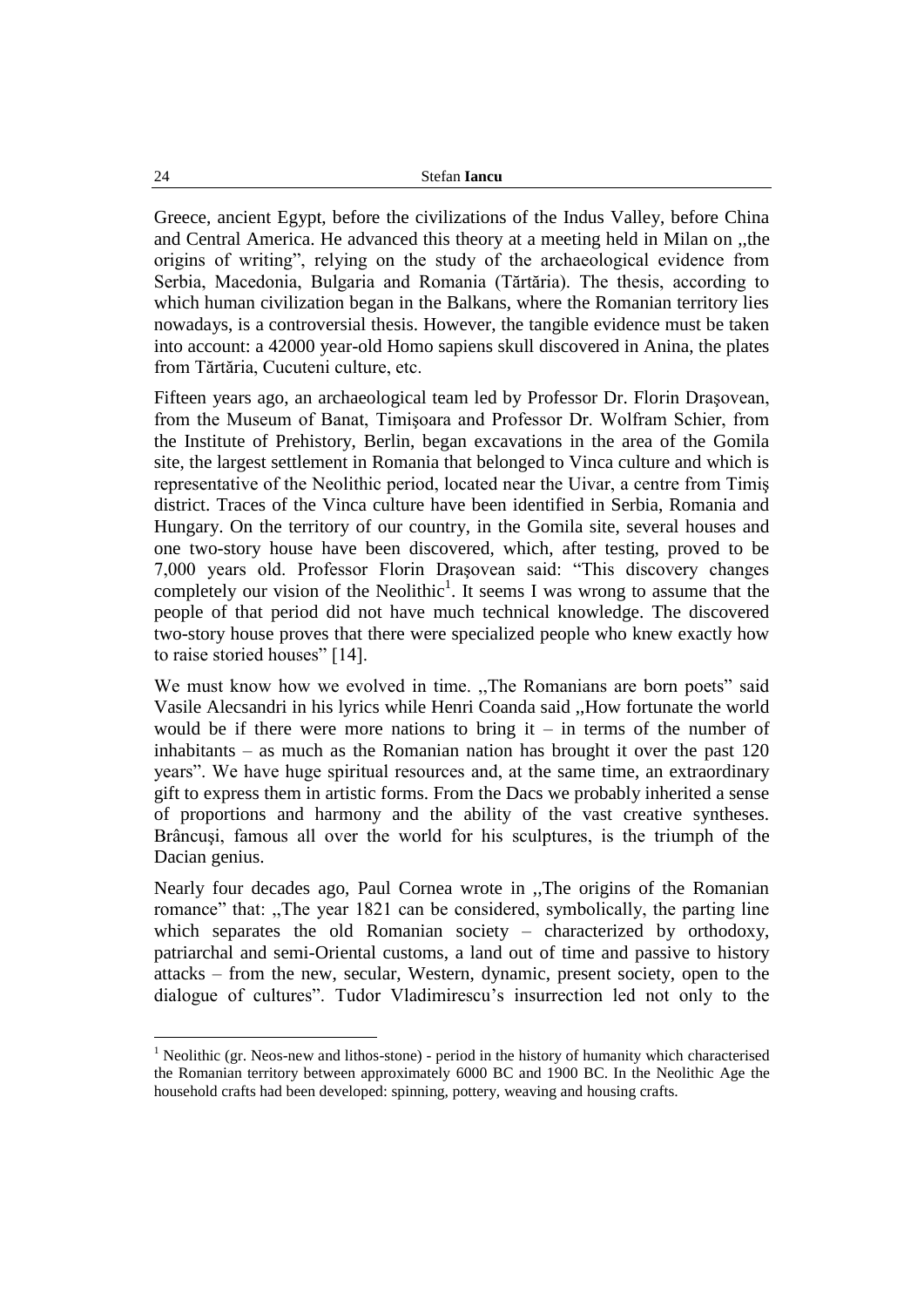replacement of the Phanariot rulers<sup>1</sup>, who ruled over the Romanian Countries, with native rulers, but also to the Europeanization, for the first time in history, of the issue related to the Romanian Principalities [15].

The lessons provided by the first modernization, begun by the generation of 1848, based on the great European ideas and by the formation of Greater Romania could have been our salvation. Let's not forget what the academician Dan Berindei said. "Modern Romania was built by less than 100 young people who studied in the West and especially in Paris, in 1848." [10]. With no faxes, no internet or mobile phones, but with devotion and patriotism, formed in the spirit of the great European ideas. This is also a lesson for us: our ancestors took Romania from the Middle-East area and the Ottoman heritage and led it to the West.

Between 1821 and the setting up of Greater Romania, Romania was in a very interesting phase of modernization. After 80-100 years, Romania has turned from a Phanariote country into a European country. Let's not forget our leaders' mistake right after 1938! They did not understand that, after they had formed Greater Romania, they also had to make it better.

Subsequently, it was not by chance that Romania's Sovietization Plan, developed by NKVD, aimed at seizing all documents and data related to the products of intellectual property, at destroying the bourgeois ,,meritocracy" and reversing the set of values. In one of the directives for the sovietisation of Romania, the invaders have instigated those set to rule not to hire professionals, based on value criteria, but low-skilled people, just because they were obedient. Mediocrity overmatched value.

In the early twentieth century, Romanian scholars, researchers and constructors had significant contributions to the progress of world science and technology: Traian Vuia - the first aircraft manufacturer in the world, who took off only with the equipment available on board, Dimitrie Pompeiu - outstanding contributions to the theory of functions, Henri Coandă - the first experimental flight in the world with a jet plane, Stefan Procopiu - one of the top physicists in the world, who calculated the magnetic moment of the electron, Anghel Saligny - the constructor of the bridge over the Danube at Cernavoda, technical construction and work of art of high aesthetic value - which has become the symbol of achieving unity between the scientific culture and the humanist one, Gheorghe Constantinescu – the author of the theory of sonicity. At the beginning of the  $20<sup>th</sup>$ century, Ioan Cantacuzino discovered that some germs could become agglutinable, and, nowadays, this interesting fact of acquired and transmissible

<sup>&</sup>lt;sup>1</sup>The Turkish Phanoriote rules were over one century old. The first Phanoriote rulers have been: 1711 (Nicolae Mavrocordat ruler of Moldavia 1711-1715) and 1715 (Nicolae Mavrocordat ruler of Wallachia 1715-1716 and 1719-1730).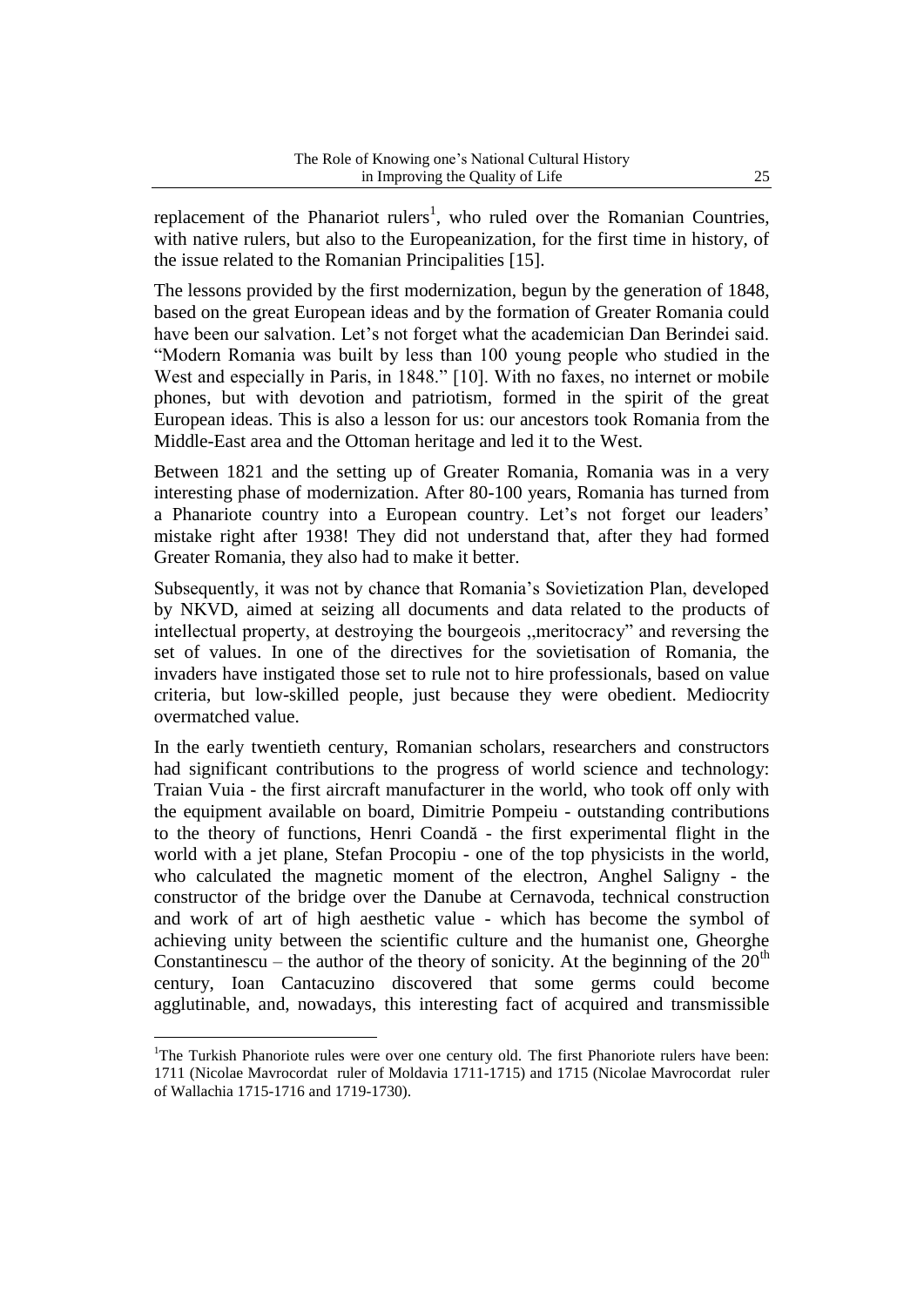agglutinity is known in science, as the Cantacuzino phenomenon. Moreover, C.I. Parhon published the first treaty of endocrinology in the world, Dragomir Hurmuzescu made an electroscope named after him and he also created a new electric insulator – dielectrine, Traian Lalescu published the first monograph in the world devoted to the theory of the integral equations, Gh. Titeica was one of the pioneers of the differential and projective geometry [16].

The following persons have entered the gallery of the great personalities of the world science in the  $20<sup>th</sup>$  century: Alexandru Proca – theoretical discoverer of the mesons; Gheorghe Spacu - pioneer in the field of complex combinations; Costin Nenitescu – for his original researches in organic and industrial chemistry; Ilie Murgulescu – for his fundamental works in physical chemistry; Gheorghe Ionescu-Siseşti - creator of a Romanian variety of wheat and of an original irrigation system; Constantin Motaş – creator of freatobiology; Nicolae Paulescu – discoverer of insulin.

Due to their continuing efforts, the great representatives of the domestic science schools became famous. Although most of their results are internationally acknowledged, there are still some, including those of Stefan Procopiu (the discovery of the magnetron), Nicolae Paulescu (the creator of pancreine who published his discovery in August 1921 in an article in the Belgian journal "Archives de psychologies"), Radu Codreanu, who, in 1946, at the inauguration of the Department of General Biology at the University of Bucharest, predicted the significance of the molecular biology for evolutionism and laid down the complementary double aspect, the historical and current causal ones of the conceptual structure of biology (that the famous American evolutionist Ernst Mayr set forth in 1981 in ,,Biologie de l'evolution") which are waiting, even in the 21<sup>st</sup> century, to be recognized as international priorities[16].

In 1938-1939, Stefan Odobleja published in Paris the paper "La psychology consonantiste", the first paper in the history of the world science, in which the author formulated, analyzed and implemented a set of general laws and concepts which are fundamental for complexity science (including the inverse connection), representing the essence of complex systems' functioning (biotic, social, technical, etc. systems) with more or less pronounced automatisms, regardless of their nature. Although he did not use the term ,,cybernetics", Odobleja identified and applied its general principles in the analysis of the physical, biotic, economic and social processes and he formulated the reversibility law, which is one of the general laws of the cybernetic loops and became the most important Romanian precursor of cybernetics[16].

Eugen Macovschi (1906-1985), addressed, since 1936, the permeability of the living membranes, then of the artificial ones and, in 1958, his studies on the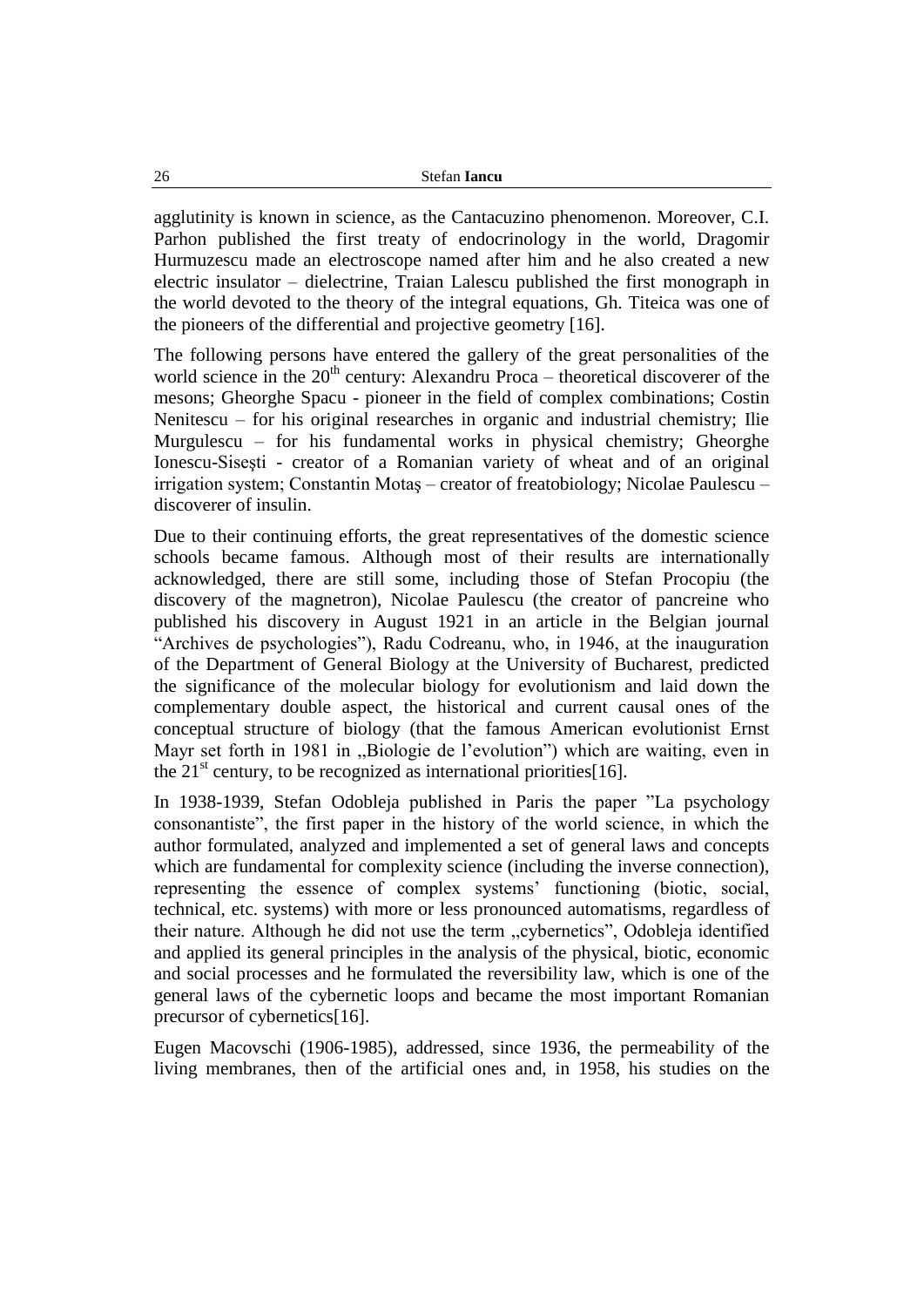structure of the living matter led him to the bio structural theory, which resulted in new ideas and biological researches: the quality of water and components in the living tissues, the origin of the encephalographic waves, defining the material substrate of abstract thinking and of the psychotropic phenomena, the plurality of the structural levels of the living matter in units and others. His concepts have opened new perspectives in the field of cancer genesis, pharmacology and ecology, contributing at the same time to the development of other scientific fields, such as those related to field theory, the analysis of the living matter as a hierarchical cybernetic system [17].

Nicholas Georgescu Roegen<sup>1</sup> (1906-1994), one of the greatest theoreticians of the economic science of the twentieth century, who made the alliance between economics and mathematics, hereby bringing rigor and depth to econometry and extending the scope of mathematics. Based on some multidisciplinary research and approaches, Georgescu Roegen reviewed and substantiated a number of laws related to the relationship between humans-society and nature, including, extending the action of the second law of thermodynamics (entropy law) at different levels of societal and environmental organization, which can be used to estimate and assess the human impact on the environment and the environmental influences on humans within the low and high-entropy processes [18].

Joseph M. Juran (1904 -2008), an American citizen of Romanian origin-is known as the most important international expert in quality management. His concepts, principles, methods, and tools - some of them developed and published in the interwar period - are now widely recognized and applied in organizations throughout the world and his books are still considered particularly important benchmarking papers. All these achievements have brought their author his well-deserved reputation of ,,Global quality gurus". Joseph M. Juran is particularly famous for the shift from ,,conventional" management to competitive management. He is known as the one who added the social dimension to the statistical quality control and who had a vital contribution to the emergence of what is called ,,Total Quality Management–TQM" [18].

Anghel Rugină<sup>2</sup> (1913-2008), a well-known specialist in finance, currency and credit, was noticed by the great economists of the time, during his second doctoral dissertation from 1942 in Freiburg (Germany). During the stages of the economic evolution of the last six-seven decades, Anghel Rugină has changed canons, contributing decisively to the elimination of the sketchiness of the accepted ideas. His innovative theories are based on the idea that humans and not the maximum

<sup>&</sup>lt;sup>1</sup>Nicholas Georgescu Roegen, economist and mathematician of Romanian origin, U.S. citizen, honorific member from abroad of the Romanian Academy (3 July 1990)

<sup>2</sup>Rugină Anghel, economist of Romanian origin, U.S. citizen, honorific member from abroad of the Romanian Academy (13 November 1990)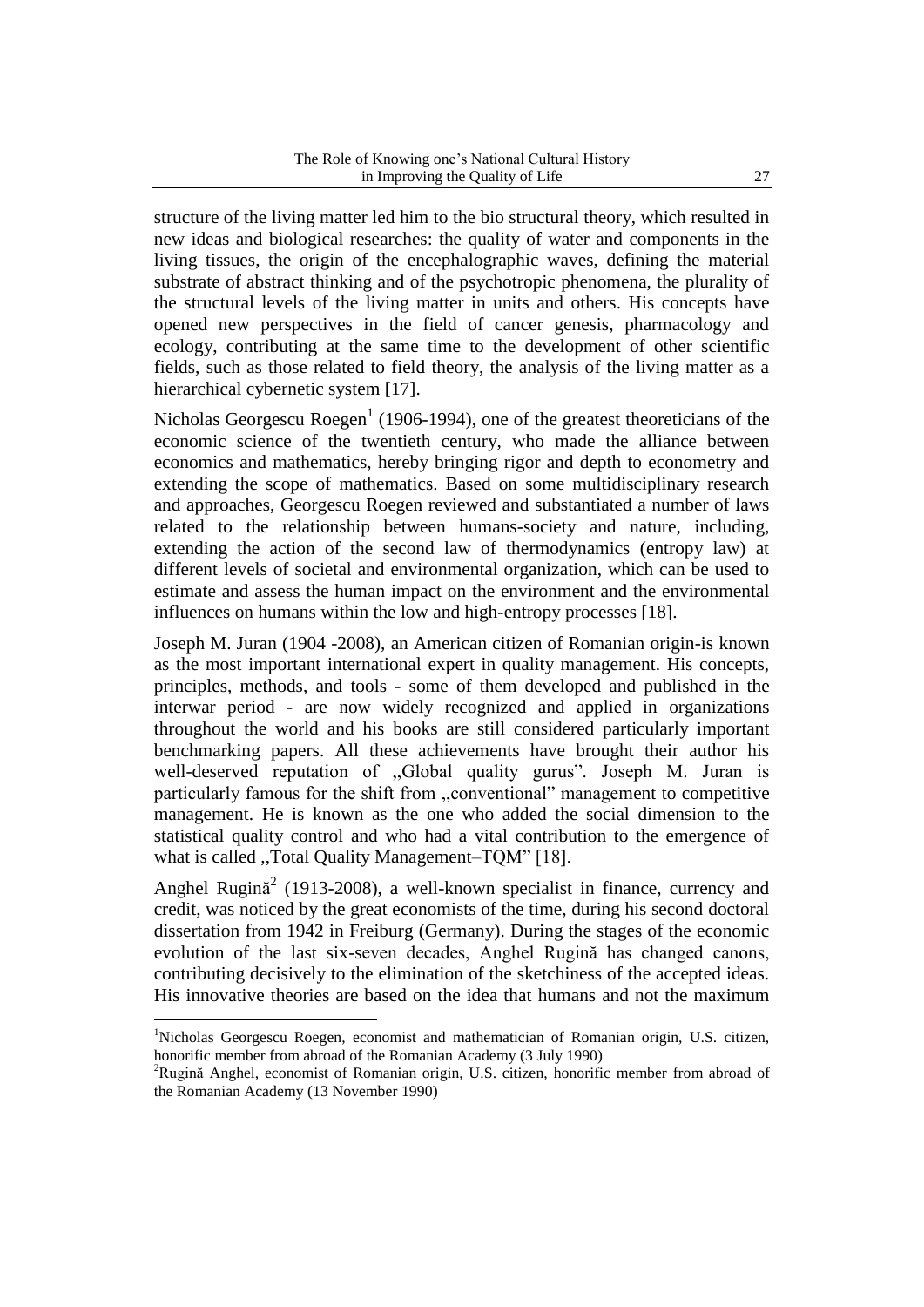profit are the main priority. In a more general plan, Anghel Rugină handled the problem of the optimum in economy, of the stability and social justice and he argued for what is called free social exchange without any imbalances, inequities and tensions, where the individual is protected from excess and power interference. In sign of appreciation for his contributions, Anghel Rugină hold the chair of the World Congress of the International Society for the Intercommunication of New Ideas in Economics was chaired, for several years [18].

In 1997, at the Isaac Newton Institute for Physics, the University of Cambridge (Great Britain), Dr. Physicist Alexandru Popescu led a team of specialists in quantum physics that made the first successful teleportation experiment. He teleported a photon and opened new horizons in fundamental physics research. Teleportation became an actual method of particle remote transmission and, probably, the teleportation of bodies or living beings will be made possible in the future.

The Romanian architects have also become famous abroad. Dan Hanganu (born in 1939) graduated from the Institute of Architecture of Bucharest in 1961 and in the '70s of the twentieth century went to France and then to Canada, residing initially in Toronto and then in Montreal, where he continues to live and where he owns an architecture office downtown. He designed several great buildings in Montreal and he is currently the most valued architect in Montreal. His most important works include Pointe-a-Calliere Museum, Saint-Benoit-du-Lac Monastery, Cirque du Soleil studio and HEC Montreal (Ecole des Hautes Etudes Commerciales). Dan Hanganu's business occupation has been rewarded so far with over 50 awards for excellence in architecture. In 2008, he received the prestigious gold medal of the Royal Institute of Architecture in Canada, the medal being granted by an association that brings together nearly 3,700 architects[18].

The Romanian scientists have always been an integral part of the international scientific community. The Romanian teachers and researchers have been since 1848, maybe with the exception of some interruptions during the period 1947 - 1989, in a perfect synchronism with the European and international scientific research, and sometimes, as I have shown, they have often been pioneers. Also, the Romanian academic community is always on the move and it communicates with the Western countries, contributing to the development of the interdisciplinary research and to the symbiosis between the basic and applied research and between science and engineering [16].

The Romanian scientific and technical thought and creation have benefited from the global scientific movement and they contributed to and integrated, naturally, in this movement. The only disadvantage that our country had was that, being one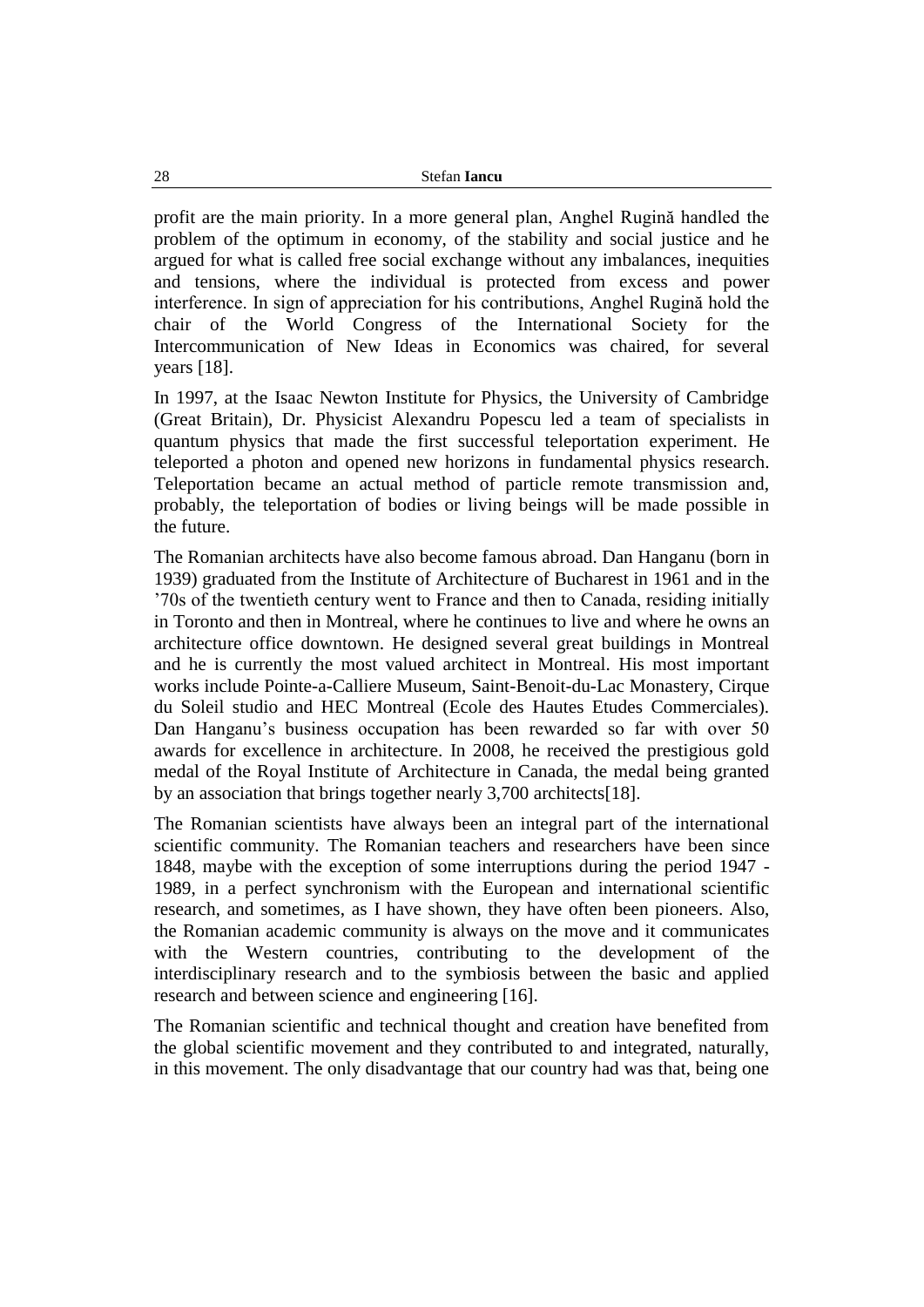of the small- or medium-sized countries, it did not have the necessary means to support and disseminate its material and spiritual creations.

This brief overview of the most representative Romanian acts and scientific personalities shows that the Romanian culture was formed by combining the scientific, humanist and technical cultures and that the Romanian cultivated people have been active with respect to intellectual creation. Some of them have been recognized, yet others are still waiting for their international recognition. It is the duty of all the Romanian scientists to make sure that this recognition becomes a fact.

We live today in the information age and the information society tends to become a knowledge society that foreshadows the conscience society [19]. The Romanian Sustainable Development Strategy, ,,Horizon 25", discussed at the Palace of the Parliament on 2 September 2004, states in Section V, ,,Communications and Information Technology" that ,,Information Society is an objective for the development of the country and not a goal in itself, it is an essential component of the political and economic development programme and a major condition for the integration of Romania into the Euro-Atlantic structures". On the first page of Chapter 2, ,,Information Society in Romania", Section V of the Strategy provides ,,the cultural change towards the use of the services of the information society, the facility of capabilities development through education and communication" and in Subchapter 4.1 of the same Section it is considered a priority to "Impose knowledge as a critical determinant factor of the economic growth and standard of living, fact which is supported by consensus by the statements of OECD and the World Bank from the last years" [20].

Currently, when all the nations are interested in reviewing their national cultural heritage to determine what they received to develop their national culture and what they gave to the universal culture, every nation has an obligation to assess its contribution to the development of humanity to become aware of the place and role of its national culture in Europe and in the world.

## **4. The need to write and disseminate papers concerning the place and the role of the Romanian culture in Europe and in the world**

Our nation, always confronted with misfortunes, as the chronicler said, had to struggle to succeed. Statistical studies show that several languages and dialects will disappear, including the Romanian language. Only the knowledge and the international dissemination of culture could save from oblivion a language whose speakers have disappeared. This is another reason for which the Romanian culture has to be made known in the world [18].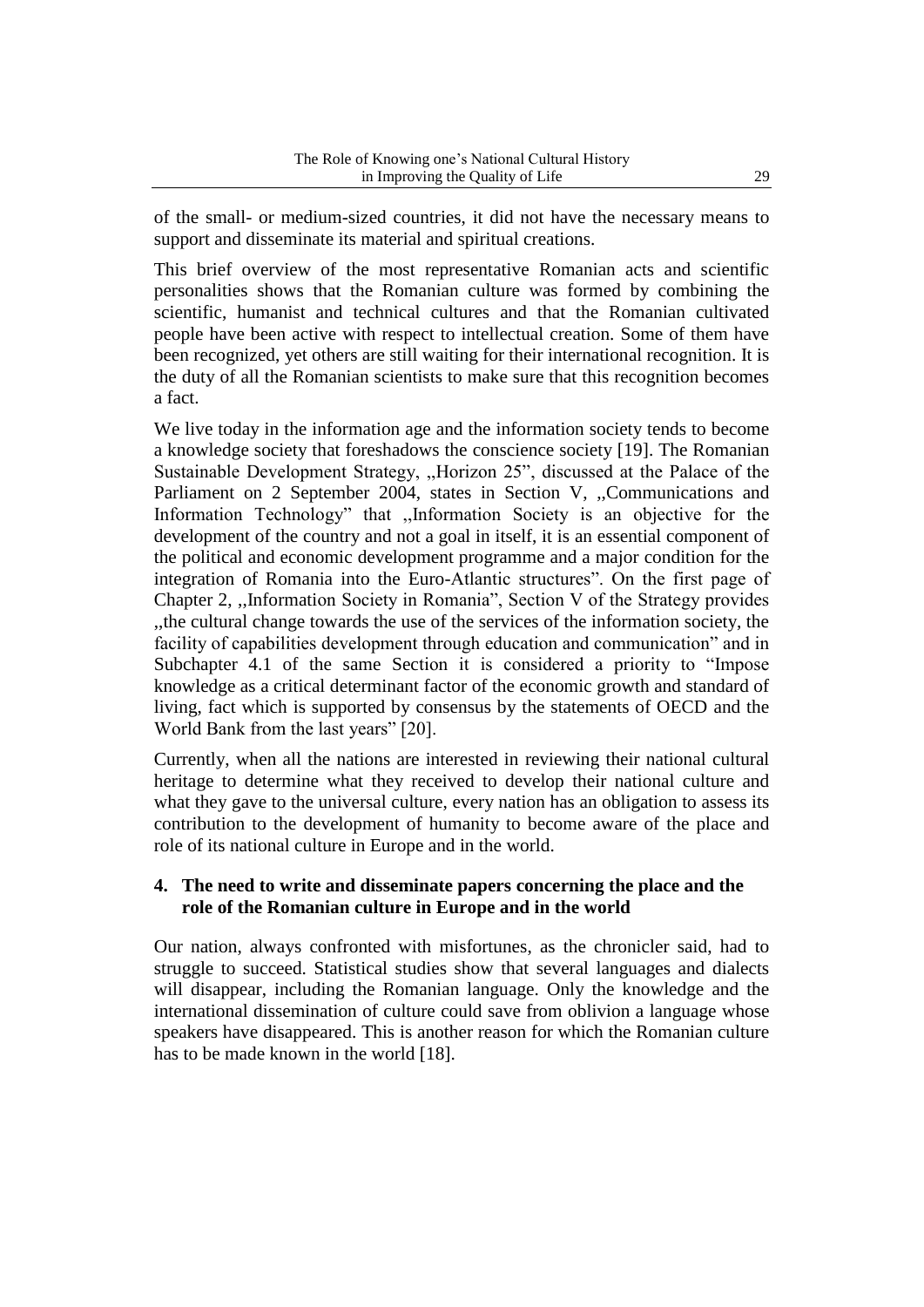Since the place and role of the Romanian culture in Europe and in the world has not been, essentially, addressed in our national literature, it's necessary to emphasis the need to determine the contribution that the Romanian nation and culture had to the development of humanity.

If Romania does not implement with determination and consistency, in accordance with the provisions of the international conventions<sup>1</sup> to which it adhered and with the public interest, effective measures for the protection of the cultural heritage and its inclusion in the major projects for sustainable development, new and consistent publications about the role of the our national culture in Europe and in the world, would help reduce the risk of the irretrievable loss of the national cultural heritage, loss determined by both historical and more recent causes.

The echoes of the Romanian discoveries and inventions may be still heard in the world if we make a thorough research and documentation. We have to return to the roots, to archives, to ancient documents. To achieve this objective we should not rely solely on the written literature, we should not forget that the water drunk from a tap, and not directly from the source, and for this purpose has the same smells like the tap. Any science book is written by one or several authors, members of some communities, potential representatives of some group interests, and any written book bears, more or less, the influence of the political, economic and social conditions of the age in which its author lived, and of the period in which it was written or rewritten or transcribed by others.

The need to write debate and approve a national cultural strategy to reflect that there are many cultural interconnections is, recently, discussed in the Romanian literature. If these interconnections continue to be ignored, it would mean that we build a fragmentary vision, which ignores some essential aspects and which is completely different from the European concept of culture<sup>2</sup>. The national cultural strategy should cover not only the means of generating new cultural products, new knowledge, but also culture dissemination throughout the country (and not only in schools but also through training programmes for the  $3<sup>rd</sup>$  generation) and the propagation of the cultural values abroad. [21]. There is an urgent need to rewrite

<sup>&</sup>lt;sup>1</sup> For instance, in 2003, UNESCO adopted the Convention for Saving the Immaterial Cultural Heritage involving governmental bodies in the conservation of traditions and oral expressions, the arts, social practices and many other representative elements. The dance of the "Căluşari" is among the list of the 90 items that must be preserved.

<sup>2</sup> C.P. Snow's works ("*The Two Cultures and the Scientific Revolution*"-1959 and "*The Two Cultures: a second look"1963,* republished in 2000) clarifies at European level the need for a total culture that will integrate the humanist culture with the scientific one.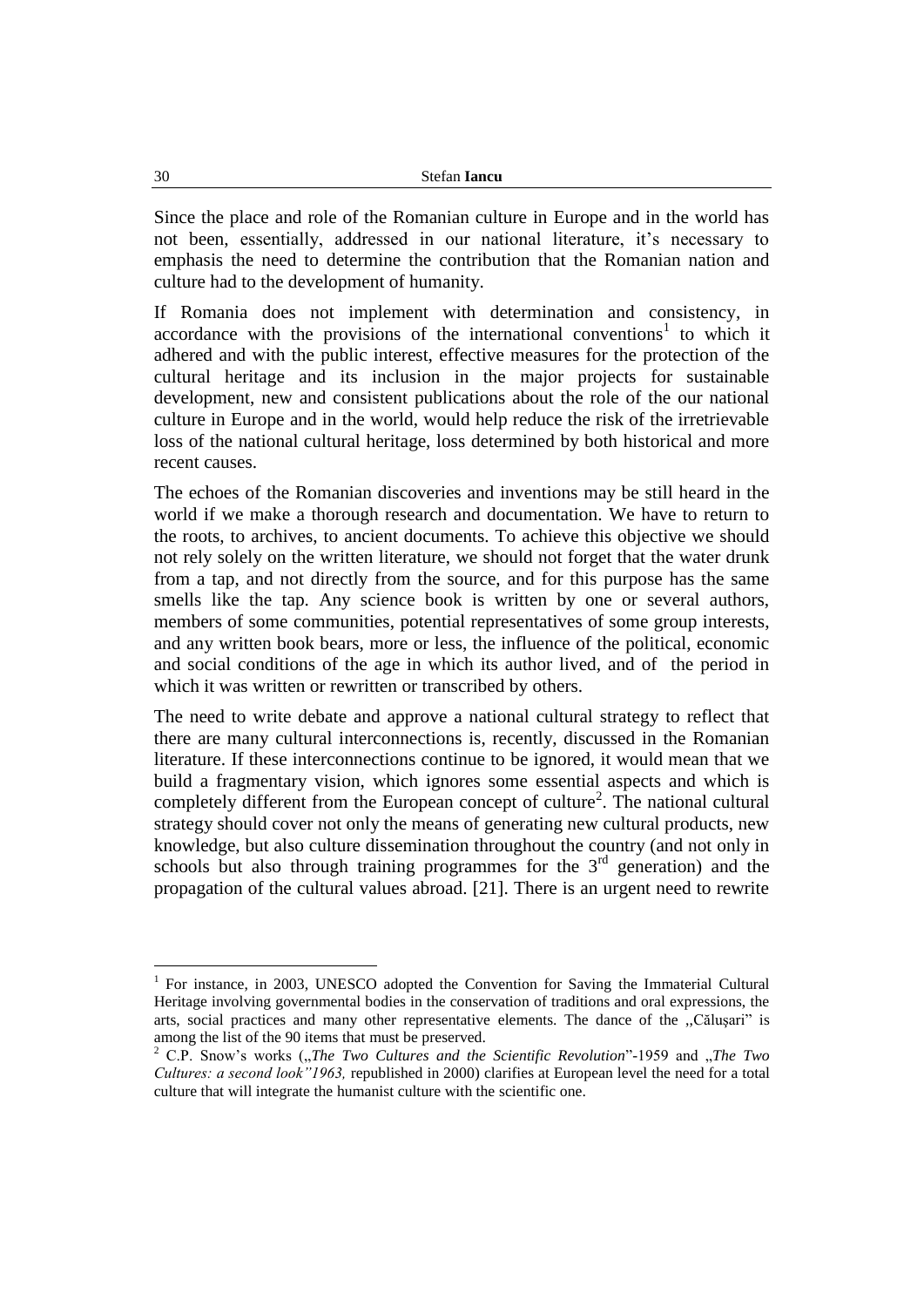a Romanian Encyclopaedia<sup>1</sup>, in written and electronic format, which would be a great work of synthesis of our cultural values, a testimony of the devotion of the intellectuals of the time to the Romanian cultural ideals and which would present, without political bias, responsibly and comprehensively, the personalities of the Romanian culture. It is not a simple thing to fulfill such a task. Project - ,,Nicolaus Olahus - Partnership to ensure the quality of life by updating and developing mentalities and rules" - launched by ,,The Scientific Union of the Romanian University People" (SURUP) and carried out between 1995 and 1996 and its status in 2009 proved how difficult it has been to implement a such project. To successfully achieve the objective to write about the place and the role of the Romanian culture in Europe and in the world, it's necessary to be a better communication and a better cooperation between the Romanian scientists from all the fields of activity. Separating the scientists and the technical experts in ivory towers will not lead to such results.

The economically developed countries owe their success, according to David Landers–a distinguished professor of history and economics from Harvard University (1991)–, to the fact that the economists of these countries have taken into account, in determining their development strategy, a number of difficult-toquantify factors, including ,,the cultural differences in the sphere of aspirations". This idea was supported by Mugur Isărescu, the governor of the Romanian National Bank, who stated in 1996 that "the preparation for our integration and people's acceptance of the solutions will depend on their culture and aspirations". These arguments give us the right to say that both the civil society and especially those, whose responsibility is to find solutions to society problems, need to understand and become aware that evolution means change not only in structures, but also in mentalities. If a national cultural strategy is not developed and implemented in the next 5-7 years, the current mentalities will not be changed and we will never evolve. This strategy has to generate and disseminate our culture across the country and also to advance the Romanian values abroad.

<sup>&</sup>lt;sup>1</sup>"Little dictionary of technical words and other words which are difficult to understand" was published in 1851, at the ,,Tipografia Buciumului Roman" of Iaşi. It included, with explanations, 4290 words of the following fields: law, medicine, mathematics, astronomy, grammar and agriculture. This, Little dictionary" by Teodor Stamati was the first attempt to publish an Encyclopedia in the Romanian territory. The first Romanian Encyclopedia was published in 1898- 1904 in three volumes, under the auspices of the Transylvanian Association for the Romanian literature and the culture of the Romanian people (ASTRA). The second, Romania's Encyclopedia was published in 1938-1943 in 4 volumes by the Publishing House "The National Association for Encyclopedias" and the third Romanian Encyclopedic Dictionary in four volumes, was published in 1964 by The Political Publishing House. In 1993 The Encyclopedic Publishing House of published in 4 volumes an Encyclopedic Dictionary. Subsequently, several attempts have been made, repeatedly, to publish a new Romanian Encyclopedia.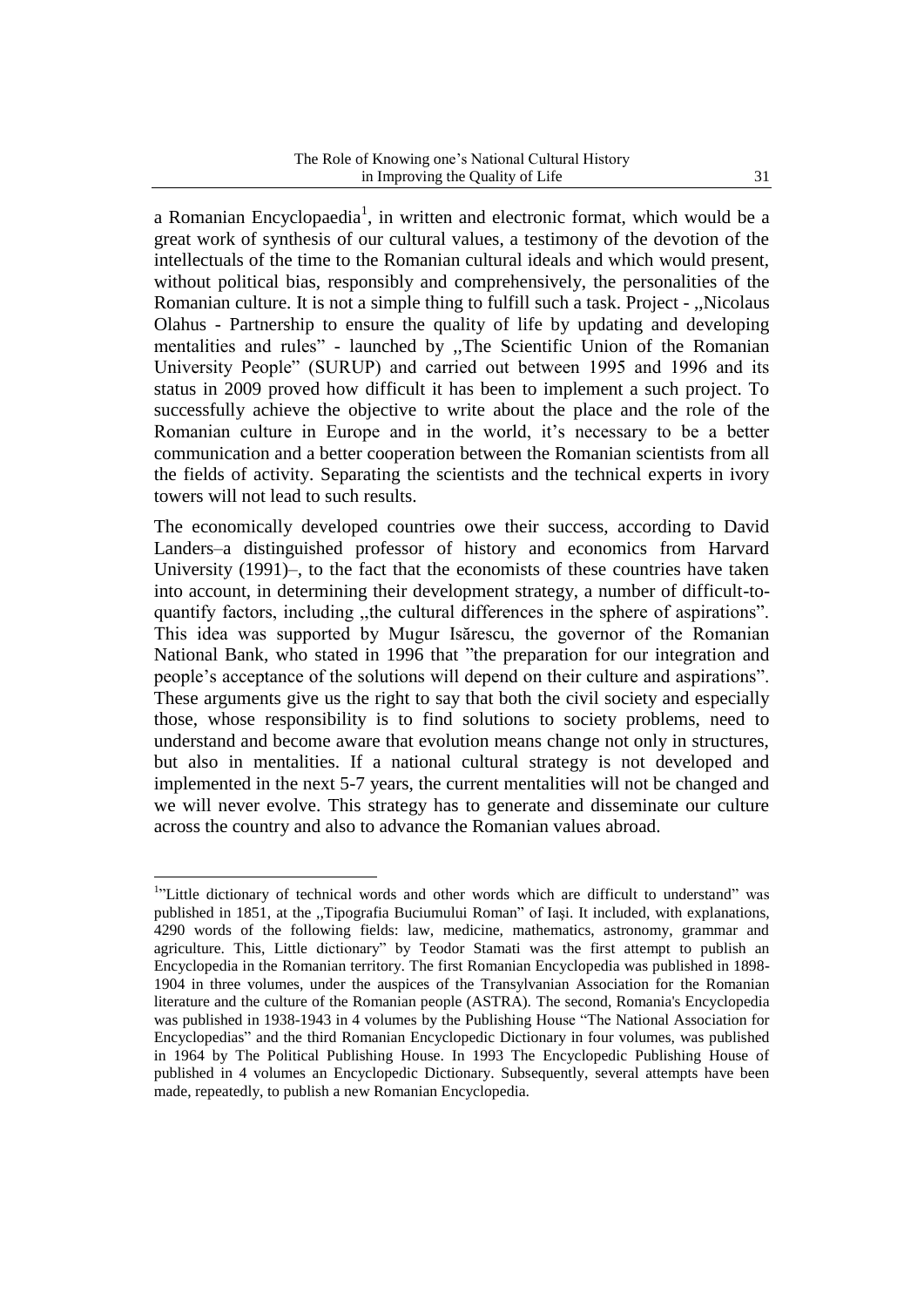| 32 | Stefan <b>Iancu</b> |
|----|---------------------|
|    |                     |

It is necessary to set and achieve this objective by 2018, at the Centenary of Greater Romania and that is why I propose to set the deadline in 2015–2016 for the assumed task, of coordinating the elaboration, in written and electronic form, of papers on the place and role of the Romanian culture in Europe and the world.

### **5. Conclusions**

1. An individual's knowledge, culture and vocation contribute decisively to his formation and determine his complex personality. The more educated and scientifically trained an individual is the easier for him to adapt to the new social conditions and to succeed in life. By giving a meaning to his actions, he contributes to improving the quality of life. A special role in forming and developing Romanians' horizon of knowledge is played by the citizens' awareness of the place and role of their national culture in Europe and in the world.

2. Updating this task, according to which the Romanian scientists will participate in developing, for each scientific field, papers of national and international value to highlight the contribution of the Romanian culture to the development of the universal culture will lead to the following results:

- It will reveal how we are reflected by what we have achieved in the conscience of the world;
- The horizon of knowledge of the Romanian youth will be developed. A rich and logically developed horizon of knowledge might be a guide for the young people in today's world that will help them solve the complex problems of the contemporary world;
- The Romanian nation will be included, with the necessary dignity, in the universal culture, and our qualities and spiritual wealth, our entire national cultural heritage, will be assessed at its true value;
- Worldwide dissemination of the national cultural values will facilitate the integration of our country into the European Union and reduce the risk of being, if not ,,excluded" from among the cultured nations, at least marginalized, thrown into the dark, sometimes deliberately, sometimes out of ignorance;
- The risk of irretrievably losing our national cultural heritage will be reduced;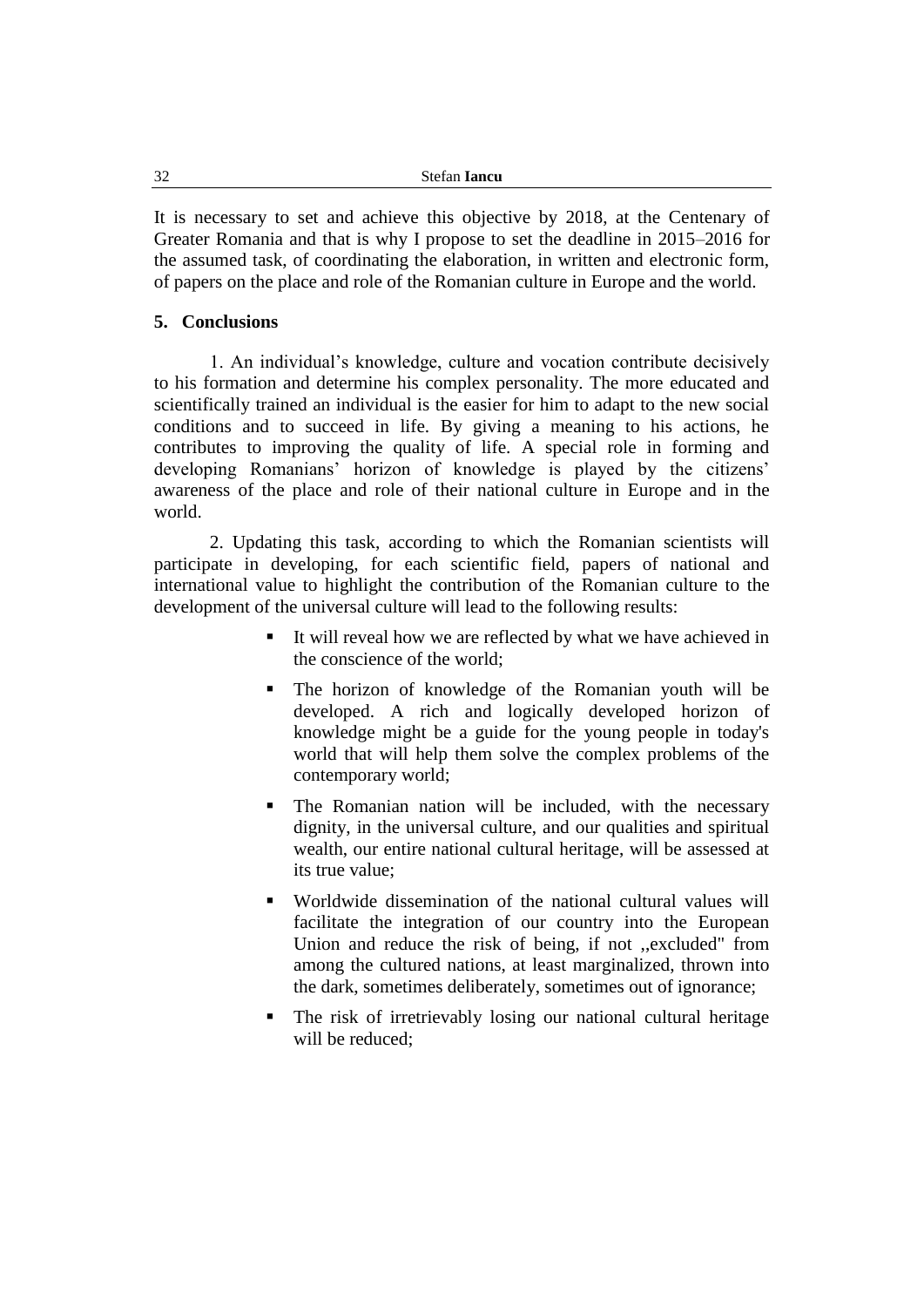Important steps will be made for the Romanian nation and culture to become self-conscious and the effect of the current mentalities, which delay our development, will be reduced.

3. The Romanian scientist should start writing papers to point out the contribution of the Romanian culture to the development of the universal culture. It should also stimulate the development of the national cultural strategy aiming at generating and disseminating culture throughout the country and at promoting the Romanian values abroad. This will be good for the moral of our country;

4. Writing and publishing papers concerning the place and the role of the Romanian culture in Europe and in the world will, implicitly, contribute to improving the quality of life of the Romanian people.

### **R E F E R E N C E S**

[1] \*\*\*\* *"Romania's chance – its people. Romania's Retraining II"*, Report of the Innovation and Development Project Institute, Bucharest, March 2009.

[2] Bîrzea C., "*Educational Policies of the Countries in Transition"*, Strasbourg, Council of Europe Press, 1994.

[3] http://europa.eu.int/com/education/policies/2010.

[4] Dumitru Mihai, *"Research on the quality of life in Romania"*, vol. *"The quality of life in Romania*", Expert Press, Bucharest, 2005.

[5] Ostasiewicz Walenty, *"Pursuit of Well-Being",* vol. ,,Aspects of Quality Life", published by Ostasiewicz Walenty, Wroclaw University of Economics Press, Poland, Wroclaw, 2000.

[6] Stoica Dragoş Marcel, Ţicovschi Vladimir Alexandru, "*Boumerang" effects on the quality of life-Romanian prospects"*, vol. "Aspects of Quality Life", published by Ostasiewicz Walenty, Wroclaw University of Economics Press, Wroclaw, 2000.

[7] Ţicovschi Vladimir Alexandru, Stoica Dragoş Marcel, "*The Process of transition and the quality of life. A framework related to the Romanian prospects"*, vol. "Aspects of Quality Life", published by Ostasiewicz Walenty, Wroclaw University of Economics Press, Poland, Wroclaw, 2000.

[8] Bălaşa Ana, "*The quality of the working life",* vol. ,,The quality of life in Romania"*,* Expert Press, Bucharest, 2005.

[9] Mrówka Joanna, Malawski Andrzej, "*Axiomatic analysis of distributive justice and freedom of choose in the context of the quality of life improvement*", vol. "Towards Quality of Life Improvement", published by Ostasiewicz Walenty, Editorial Department of Statistics, Poland, Wroclaw, 2005.

[10] Berindei Dan, *"The Romanians and Europe in the Premodern and Modern periods",* Encyclopaedic Press, Bucharest, 1997;

[11] Iorga N., "*The Place of the Romanian People in World History",* The Scientific and Encyclopaedic Press, Bucharest, 1985;